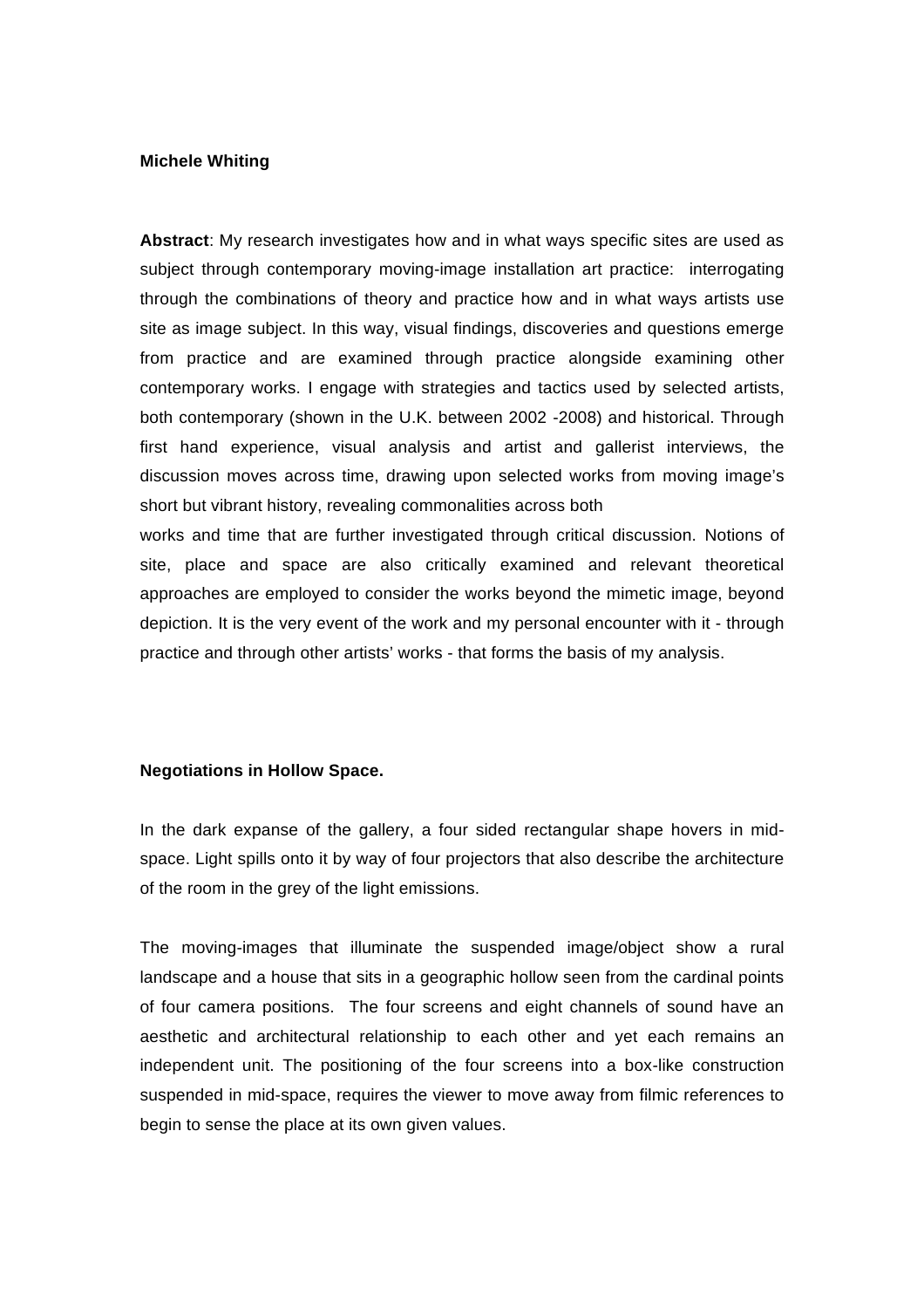

Hollow, (2008). 28' four channel video installation. B.S.A.D. Project Space. Bath Spa University. 2008. Michele Whiting.

To fully view the image/object is to move across each screen and around the corners - demanding physical action from the viewer - which echoes the movement required to traverse the actual topology of the original site of filming.

It is in this fractional moment or 'interval' that everything alters and the ambulatory viewer becomes aware of their own capacities as editor. Each viewing, each 'completion' of the work is unique, the variations of completion remaining limitless and open. This said the installation of this work, entitled 'Hollow', remains highly sensitive to the gallery space, by its very nature fluid, changeable, yet dependent on the architecture of its environment.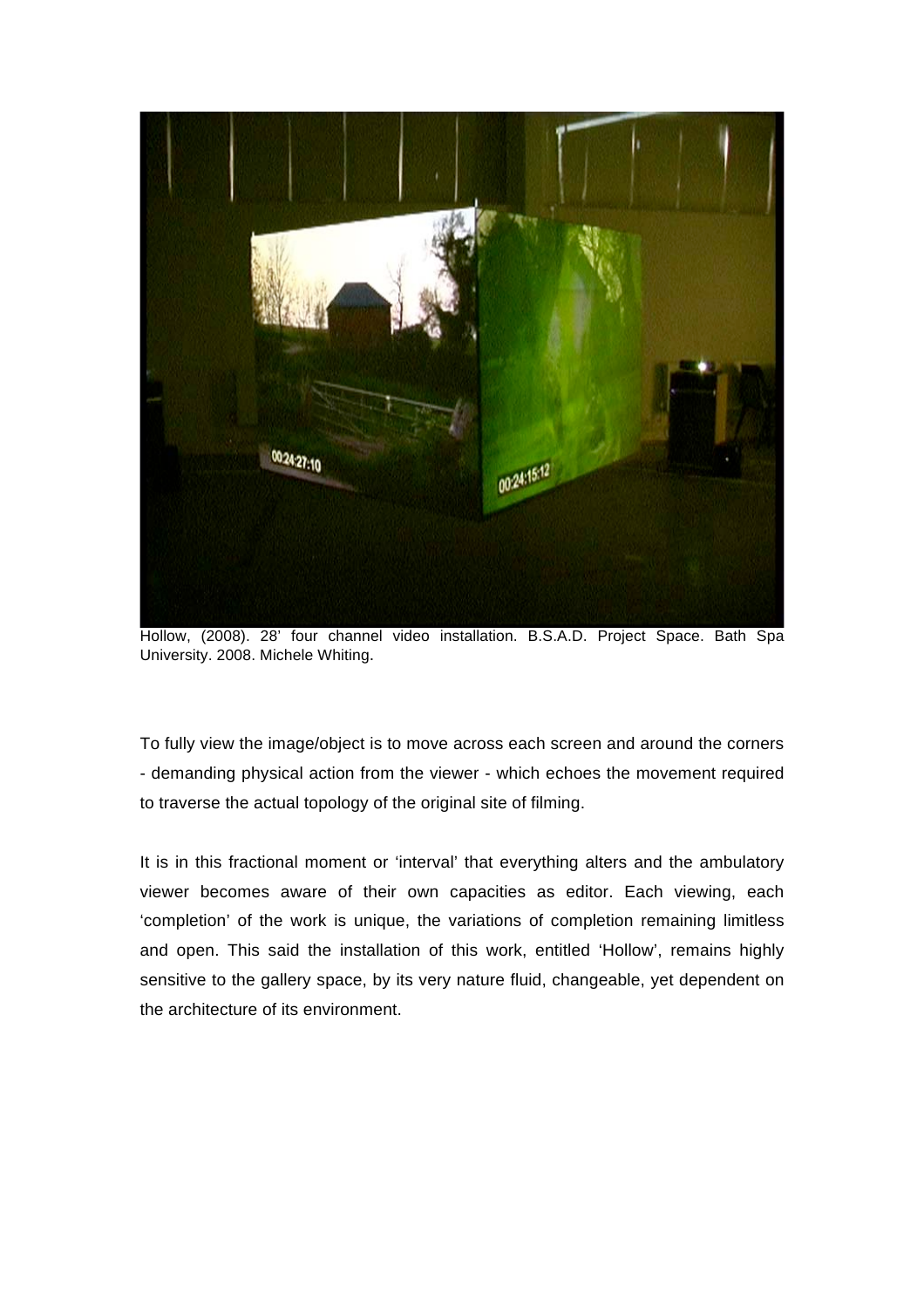# **Before the Hollow**

The unfolding of the story of Hollow's production, demonstrates some of the many ways in which site-oriented moving-image based artists, may set out to establish limits in an unoccupied 'open' site through reflexive praxis.

In a practical sense, understanding 'openness' stems from comprehending specificities of site as being made up of unanchored flows of information,<sup>1</sup> indicating how space relates and interrelates with how people move through it locally, how they consume space - not just in actuality but also imaginatively.

Cultural geographer Irrit Rogof explains that there has been a shift in art practice beyond a simple reading of everything being in relation to everything else. She cites Francis Alys' moving-image work "Zocalo, May 20 1999" as a work that takes a specific site and '…dissolves it beyond the subject…' it's concerns becoming greater than the original location, superseding the representation of the central subject (site) through practice-methods of duration and framing. Thus she intimates a conceptual space born out of understanding '…fluent conjunctions of space and time…' perhaps as a strategy of arts' production. $<sup>2</sup>$ </sup>

This indicates a process of negotiation on the part of the artist to move beyond perception and affection, to use conjunctive space/time as planes of material - in the same way that a painter would use paint - to produce moving-image works through which sensation capable of lasting beyond the image and power source (that it relies on to be seen) may begin to be asserted.

In this text, site used as image-subject in moving-image installation manifests with vital shifting boundaries (real or imagined) manipulated by the artist.  $^3$  It is suspended

 <sup>1</sup> Kwon,M., 2002,*One Place After Another*. *Site Specific Art and Locational Identity,* Cambridge, Massachusetts, London, England, The MIT Press.

<sup>&</sup>lt;sup>2</sup> This paper was originally wriiten in 2006 but I was reminded of it at a Brighton University conference; *Occupations: Negotiations with Constructed Space*,Thursday 2nd July 2009, where I gave a paper, and Irit Rogoff was keynote speaker, re-delivering this Paper *The Where of Now.* It can also be found at http://www.kein.org/node/64 retrieved September 2<sup>nd</sup> 2009. *Zocalo May 20 1999* was shown as part of *Time Zones* (2004 Tate Modern) it captures twelve hours of unedited footage in Mexico City's Central Plaza. It has its historical roots in Chris Markers' Le Joli Mai (1962.)

<sup>&</sup>lt;sup>3</sup> Deleuze and Guattari in 'What is Philosophy?' insist on painting, sculpting, composition and writing as artistic activities that can be achieved with sensation, but makes no mention of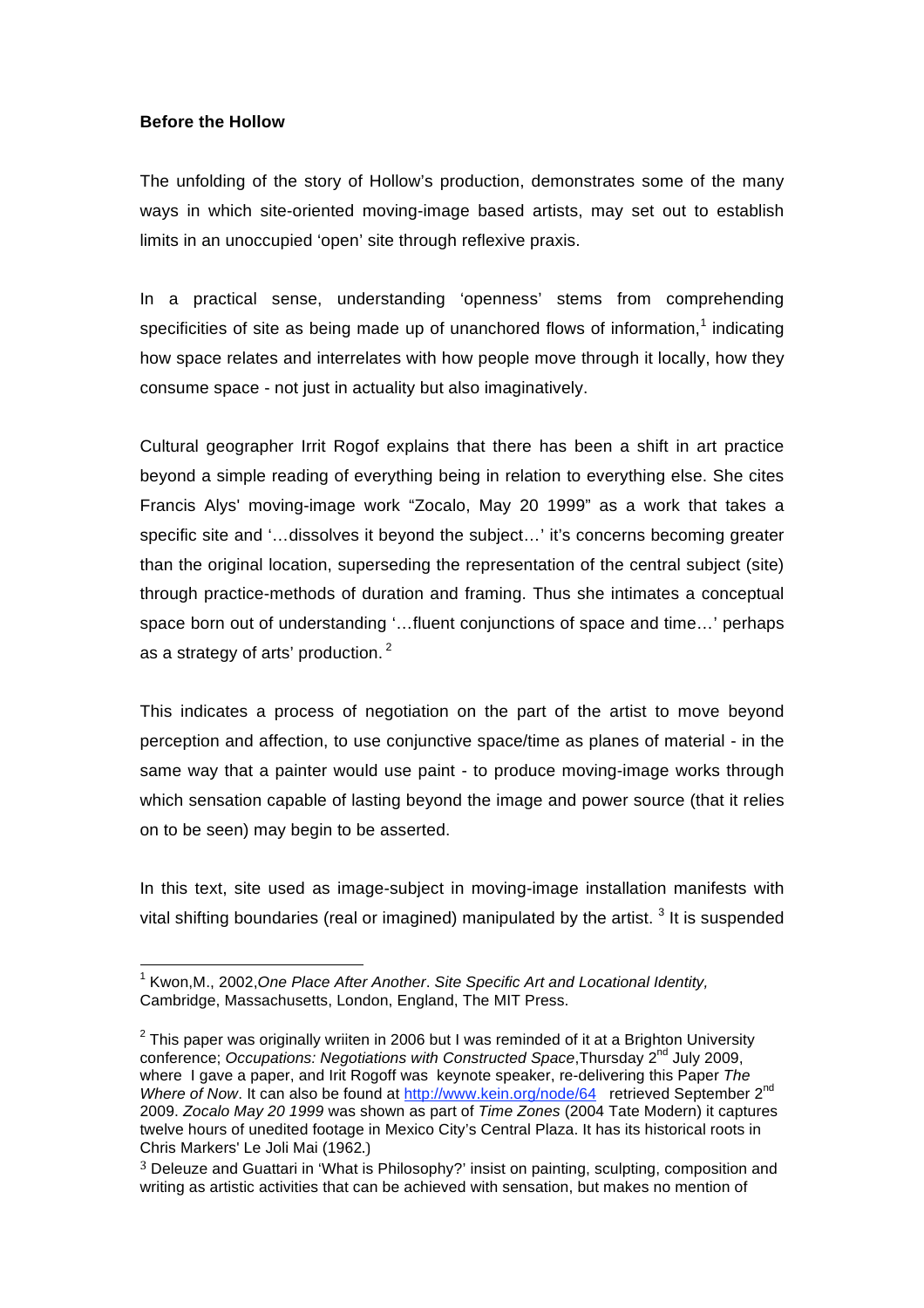in a state of ongoing displacement; a site of contest, always problematic and offering metonymic spatial configurations which allows itself, as geographer Doreen Massey<sup>4</sup> (akin to Rogoff) suggests, to be embraced by the artist. In testing art's ability to make visible and audible what remains unseen and unheard, sensation is sustained as lived experience - as 'being'; a sensation ultimately experienced by the viewer in the new site of installation.<sup>5</sup>

If Rogoff assumes a position of understanding site's complexities as fluid conjunctive space/time that can be conceptually and contiguously negotiated locally, then the way that we, as artists, approach site-oriented moving-image installations, exceeds a re-invigoration or re-imagining of site, seeking and pursuing an understanding that may go beyond that which is readily apparent.

This paper explores how, and in what ways, an artist occupies site as moving-image subject as the plane of material, seeking to exceed material and bring the work into an area of sensation beyond mere representation of place. Site's occupation - both imagined and real - is recounted through revealing the heat and struggle of an art process through which occupation may be seen as a constituent of moving-image installation art practice

### **Hollowness**

At the centre of this story of production lies a geographic hollow, wherein two adjoining farm cottages built in the early 1900's lie. The cottages (until the interwar years) had been part of a larger working farm on the edge of Salisbury Plain, Wiltshire. The site, which occupies a sensitive area, is active, evidenced by the litter of empty shell cases on the ground.

<u> 1989 - Andrea Santa Alemania, poeta esperanto-se especial de la propia de la propia de la propia de la propia</u>

photography, moving image or documentation. Deleuze Gilles,Guattari Felix. Trans Tomlinson J. Burchell G. 1994 *What is Philosophy*, New York,Chichester West Sussex, Columbia University Press.p469

<sup>4</sup> Massey, D., 2005, *For Space*, Singapore, New Delhi, California, London: Sage Publications. 5 See also Kwon,M., 2002,*One Place After Another. Site Specific Art and Locational Identity,* Cambridge, Massachusetts, London, England: The MIT Press.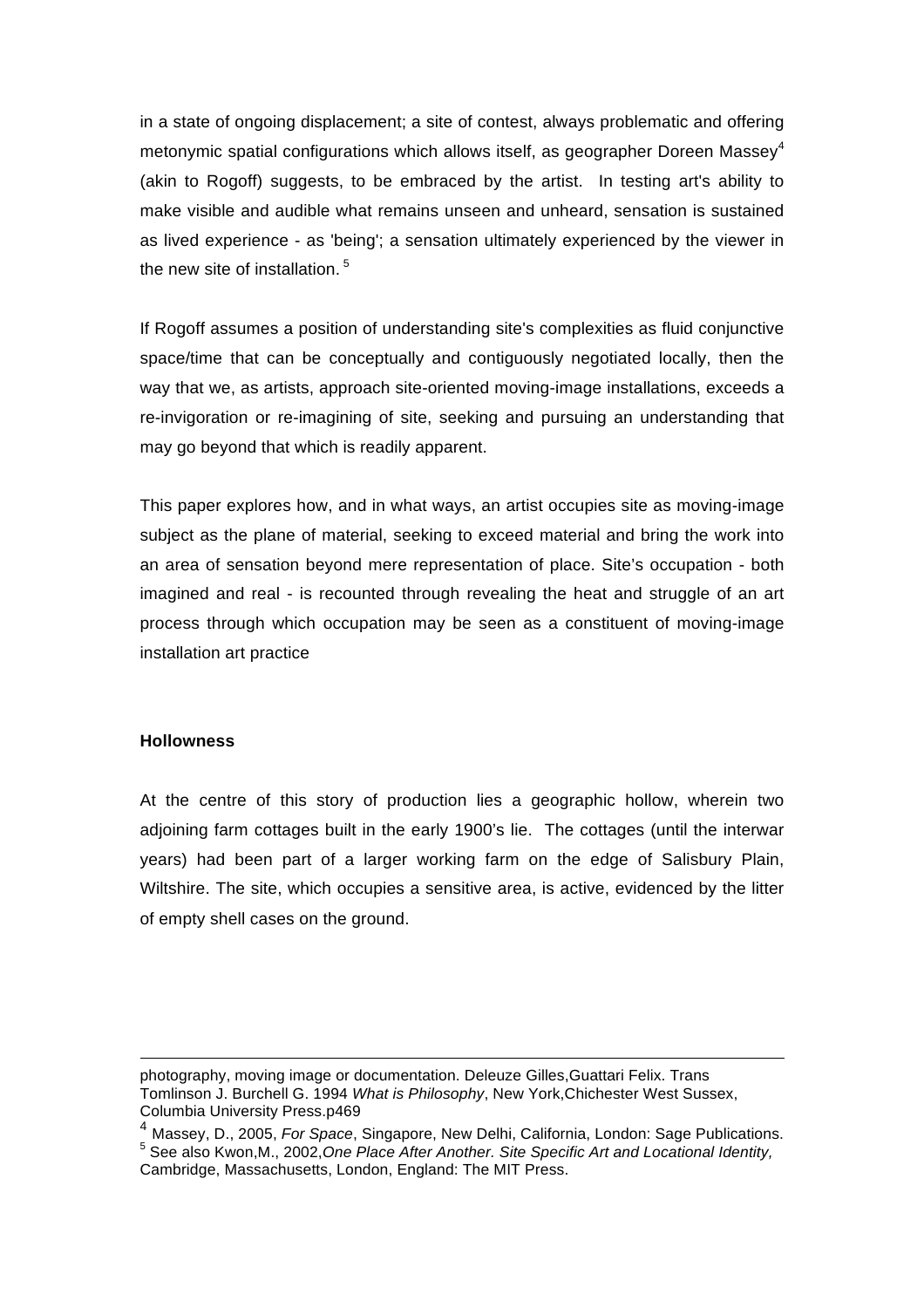

Site View, Salisbury Plain, spring, 2007. Michele Whiting.

I happened upon this place by chance. Over time I revisited many times, saw seasons come and go, and watched and waited from a distance to try to understand the contradictory and complex nature of this place. Cutting through this reverie, I reread Edward Soja's text which asserts a 'Thirdspace', an 'aleph-like' space where all and nothing, here and there, then and now, happen in simultaneity.<sup>6</sup> It is at this point that my artistic engagement with the site began.

In Borges' short story,<sup>7</sup> as in Soja's reading of it, *The Aleph* is a fictional point in space that holds in its grasp all other points and counterpoints. Anyone who looks upon *The Aleph* sees all simultaneously, without distortion.

There is resonance with the site of this text through comprehending the myriad counter-positions found within it: safe versus danger, fertile versus barren, empty versus full and vice versa.

To clarify a Thirdspace perspective, Soja determines that it is built on a 'creative recombination and extension' of Firstspace as the material or 'real' perspective, and

 <sup>6</sup> Soja Edward.W.1996 *Thirdspace:Journeys to Los Angeles and Other Real-and Imagined Places.* MA USA,Oxford.U.K. Victoria, Australia. Blackwell Publishing <sup>7</sup>

Borges J.,L., Trans Hurley A. 2000. *The Aleph and Other Short Stories*. London.Penguin Books Ltd.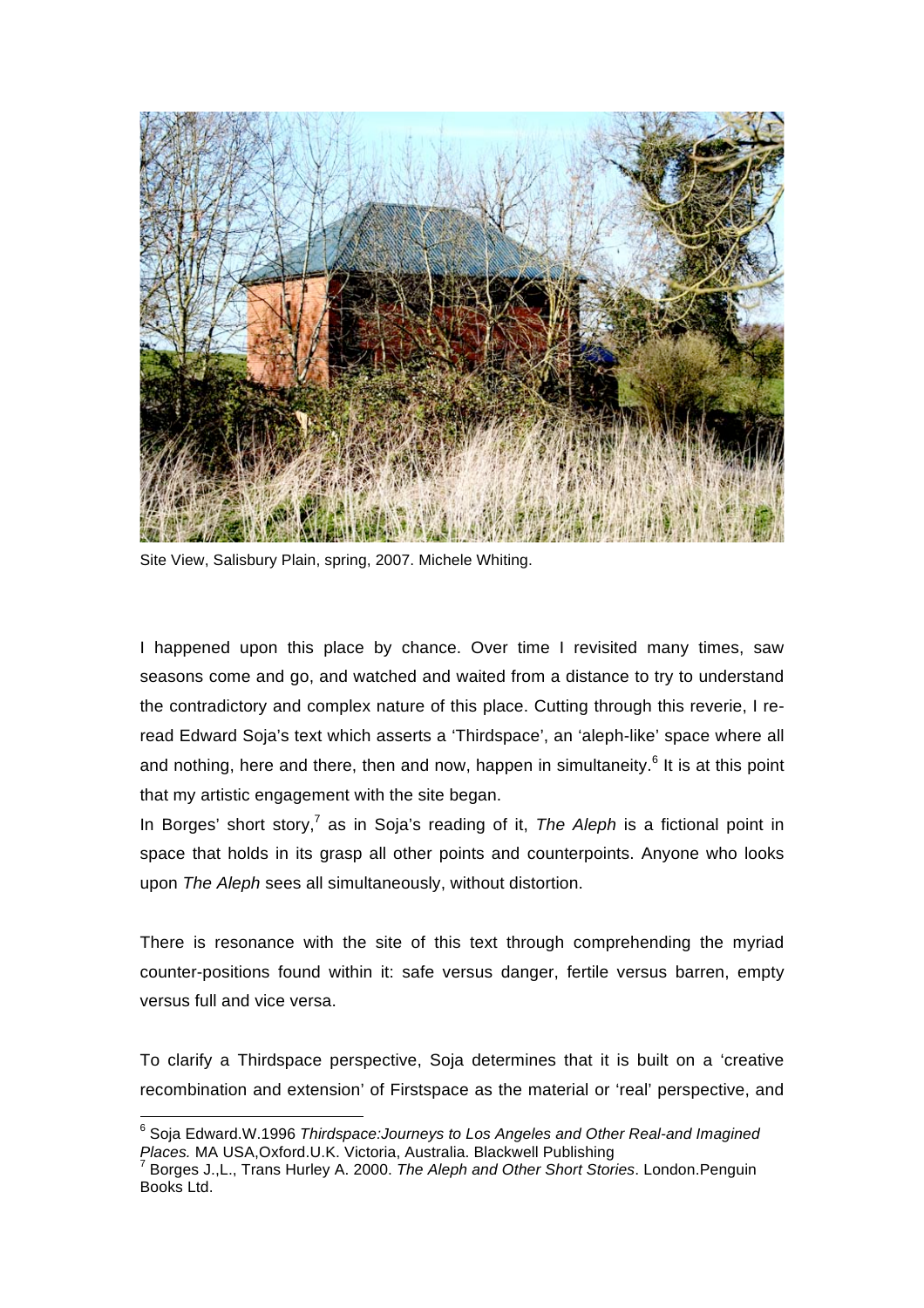Secondspace as the imagined representation of spatiality beyond the material. $8$ Thirdspace therefore emerges as all, while exceeding all simultaneously.

Soja's text on Thirdspace, employs the literary notion of *The Aleph* to offer a way forward from the self registered binary unease of Henri Lefebvre's 'Production of Space' and its recognition of 'other space,' in order to transgress across real and imagined space, thus encountering a space of 'extraordinary openness' without privileging one thing over another but all existing in simultaneity. *<sup>9</sup>*

In art process terms, a Thirdspace perspective may arguably offer a way forward that opens up spatial imagination - not through dismissing any theoretical criticality that may have gone before, but by offering a different perspective through spatial thinking and spatial imagination. In this way site's habitation may be witnessed as a practical engagement with fluid multiple streams of perceptual information: A space of radical openness.

# **About the Hollow**

The topography of the site of this text is a hollow. As such the boundaries are implicit. The sides of the hollow are fields rising and falling in a lip at the heights of their undulations. The base of the hollow holds the house. To the forefront lies a field. A hill rises behind as well as to the left side. To the right is a wood. The site is formed by these natural boundaries.

 <sup>8</sup> Soja Edward.W.1996. *Thirdspace:Journeys to Los Angeles and Other Real-and Imagined Places.* Blackwell Publishing. MA USA, Oxford.U.K. Victoria, Australia. p5.

Lefebvre H. trans Nicholson–Smith Donald. 1991. *Production of Space*. Oxford. Blackwell Publishing.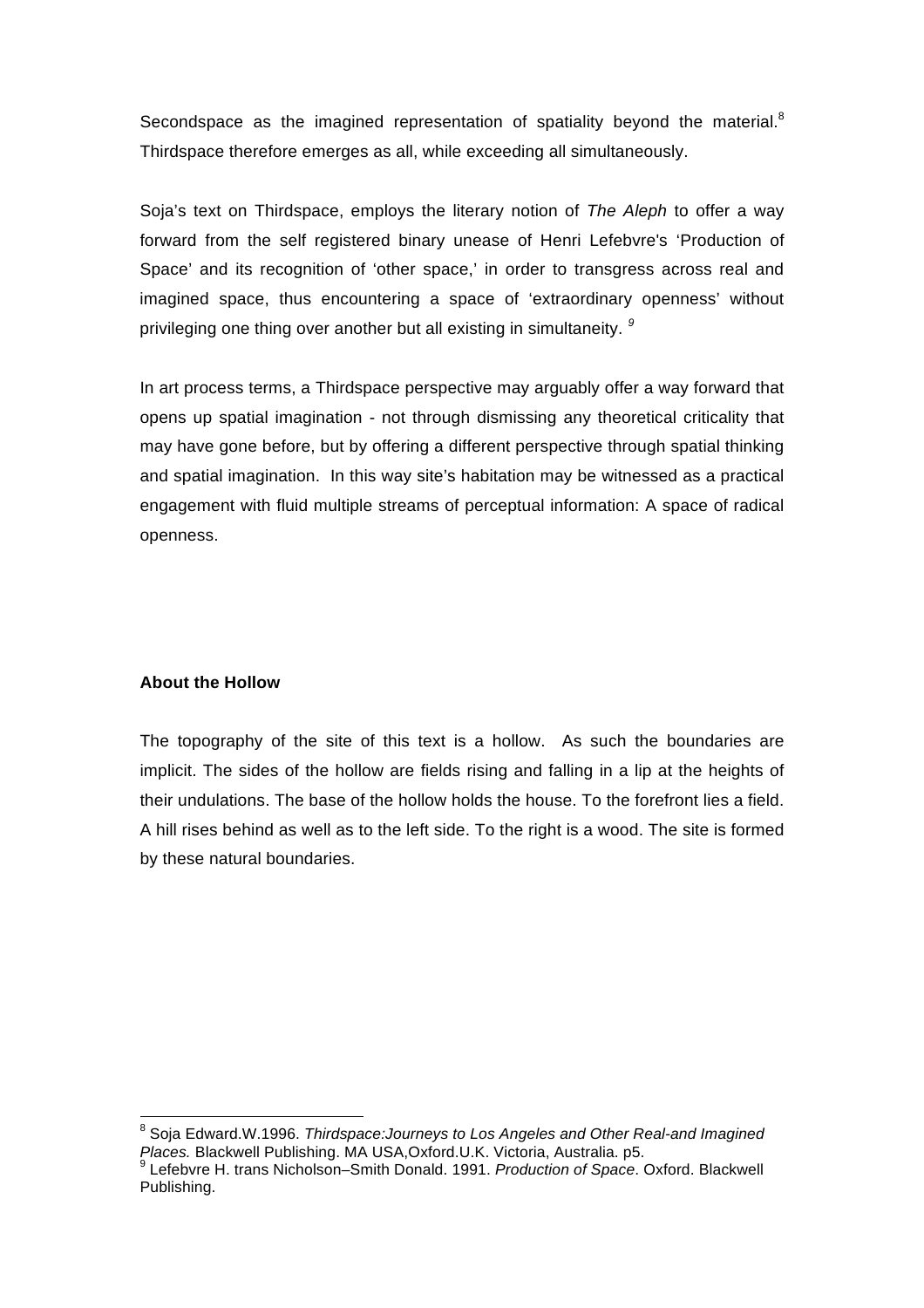

Site sketch, 2007. Michele Whiting.

The site's commonplace topographic properties satisfy a primitive human instinct to settle, to be in. However, when the uncompromising 'bunker-like' nature of the house is taken into account, or when the bricked up windows, replaced roof, and missing doorways are witnessed, a metaphorical reversal of 'house' is caused. The sensation subverts notions of security and domesticity, for this site can never be safe or comfortable.

Gaston Bachelard notes that 'if we have gone beyond merely assembling exact recollections, bit by bit the house that was lost in the mists of time will appear from out the shadows.<sup>10</sup> Thus shards of sensual memory reconnect each of us to that fundamental sense of belonging. Feelings and fragments of images come to the fore, and un-bidden at moments of estrangement, return our unique view of "home" back to us.

Prompted by familiar associations, this house and site return "home" to the visitor. The very idea of home, according to geographer  $Tuan<sup>11</sup>$  is not only a familiar place, but also a rich, shadowy, explorative space where liminality is normative, where

 10 Bachelard G., 1994. *The Poetics of Space*. Boston, Massachusetts. Beacon Press P57 11 Tuan Yi-Fu. 2004 . *Place, Art,and Self*. Center for American Places. Sante Fe, New Mexico.p40.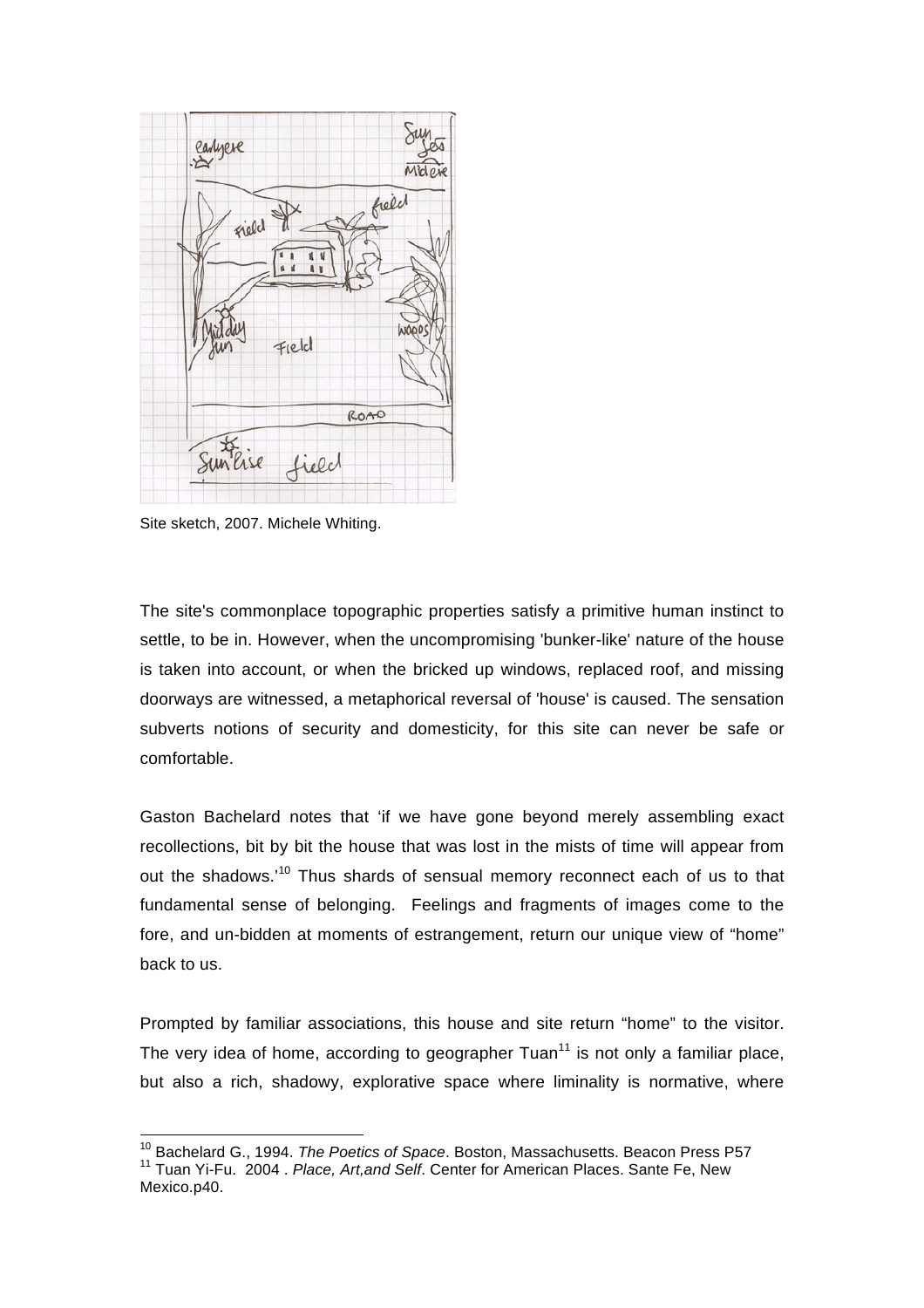imagination rules over the rational which casts its considerable, uncomfortable shadow across the terrain of both this site and moving-image.

This house and site is now a site of warfare and dominance. The topographical location has become dangerous. Warning signs replace name signs. Bricks replace curtains, and any notions of a rose-covered country cottage are shattered. Both house and site is bound and un-bound, a problematic condition brought about by a metaphorical implosion in space, time and event. Nothing is everything and everything means nothing.

In Jorge Luis Borges' story, Daneri's house functions as a container for *The Aleph* that resides in its cellar. The very notion of encasing infinity in the cellar - giving infinity a boundary - is somehow satisfying. In mathematics, an aleph number denotes the cardinality of infinite sizes, delimiting the infinite into a quantifiable, graspable shape. Both of these notions relate to the aforementioned multiplicities of the site. If *The Aleph* in the cellar is an infinite being delimited into a sizable and manageable shape, then it seems reasonable to suggest that the fluid variable relations found in the site of this text might be (not just) understood and contained, but also visually consumed.

### **Inhabiting the Hollow.**

Returning to the site, it folded back to envelope me as a vague, imagined, boundaryless state, evoking notions of loss and anxiety made profound by its isolation. In my response as an artist/witness, I learned about the site's histories, realised the affects of light, seasons, the visceral qualities of the site and house, and became witness to my own aleph.

The idea of this army site as an aleph-like space remained embedded, as did the phrases 'all and nothing', 'here and there', 'then and now'. I sensed that in order to fully experience and engage with the site's vast presence, I would need to observe how others responded to it, to examine how it might be re-inhabited through performance. I decided to position myself as a go between to negotiate the multiple space of the production until a consensual state could be reached.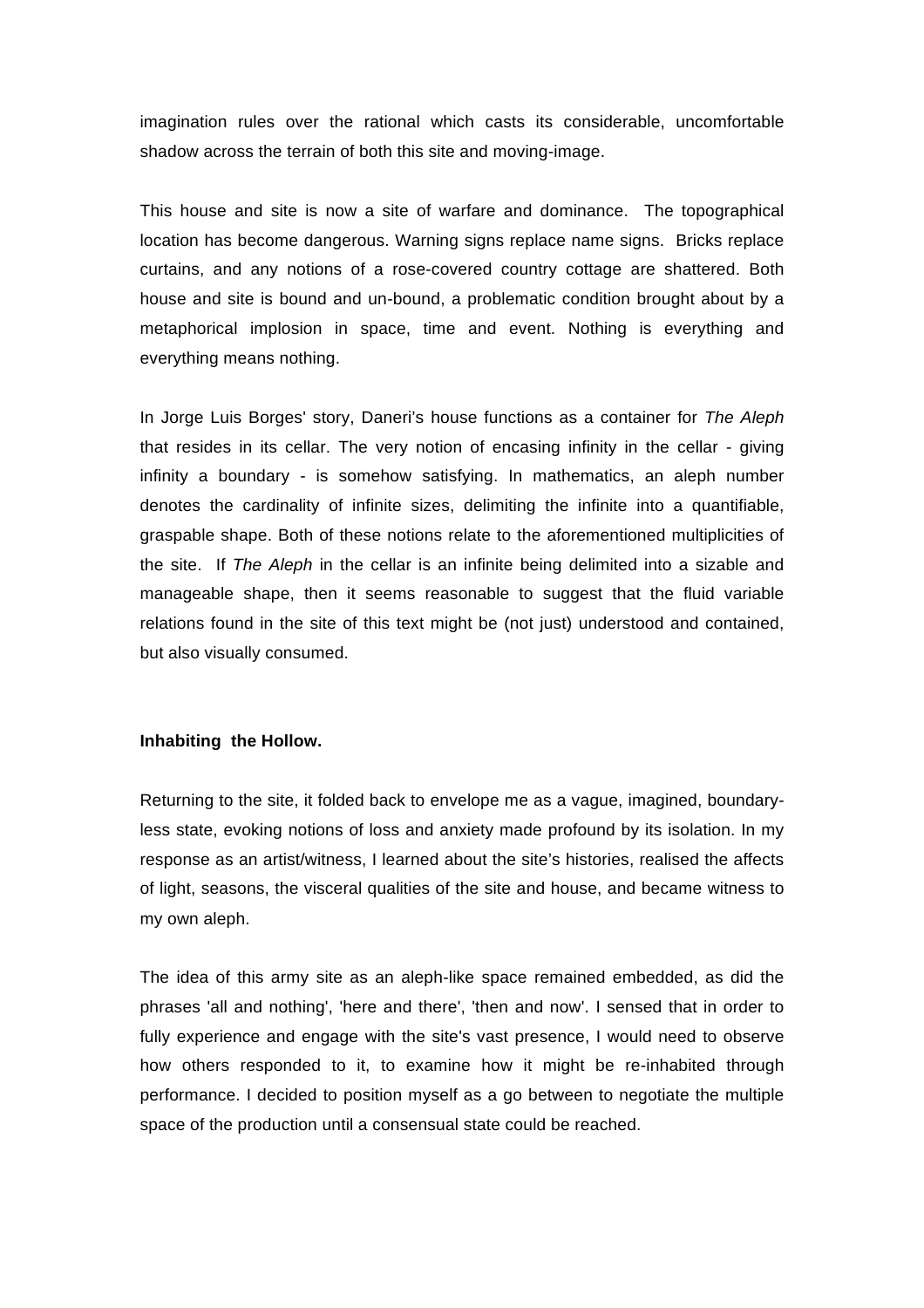Emerging from these thought processes, I asked two performance artists to encounter and respond to the space: Belfast born Laura Wilson, and West countrybased Peter Assirati. Laura Wilson has her familial roots in Northern Ireland ('the troubles'), and Peter Assirati has strong familial history with the East End of London ('the Blitz'), thus tacitly engaging with the military history of the house through both artists.

I issued both artists with photographs and details of the location, and gave a date and a time when we would film. My brief - as befits the state of the site - was open. The only instructions were that at the time of the shoot they should ignore each other, make no comment to each other either physically or verbally, thus leaving their performances autonomous and open.

In the spatial exchange that would follow, my hope was that the image would be realised as a dialectic between what is perceived - memory and reality enacted through performance and thus suggesting a 'radically open perspective' - one that would tolerate an open approach to film-making such as the use of ambient sound, natural light and a tendency towards coincidence.<sup>12</sup> This would be explored contiguously with the two performance artists' simultaneous responses.

In this way dynamics witnessed in the conjunctive performances would further site's spatial investigation, claiming strength from each other (as Gaston Bachelard claimed would happen) when two poetic images that are realised from separate dreams appear to gain strength from each other.<sup>13</sup> My aim was that the moving images of the two separate performances would appear across the screens as a process of doubling through space. In this way they would begin to delimit the anarchic space of imagination and gain from each other as images,  $14$  losing any gratuitousness in this mutual process.

Observing the site over time, I decided that mid spring at twilight would be optimum for the shoot: a strange crepuscular space/time between sunset and darkness, when

 $12$  Resonant with The Italian Neo-Realists who developed a film thematic that explored the marginalised, poor working class conditions of post-war Italy, emphasising the emotional over the abstract. It evolved in the late 1940'2 maturing in the early 1950's, and includes early works of Federico Fellini and Roberto Rossellini.<br><sup>13</sup> Bachelard G., 1994. *The Poetics of Space.* Boston, Massachusetts. Beacon Press. p59.

<sup>13</sup> Bachelard G., 1994. *The Poetics of Space.* Boston, Massachusetts. Beacon Press. p59. 14 Bachelard G., 1994. *The Poetics of Space*. Boston, Massachusetts. Beacon Press. p59.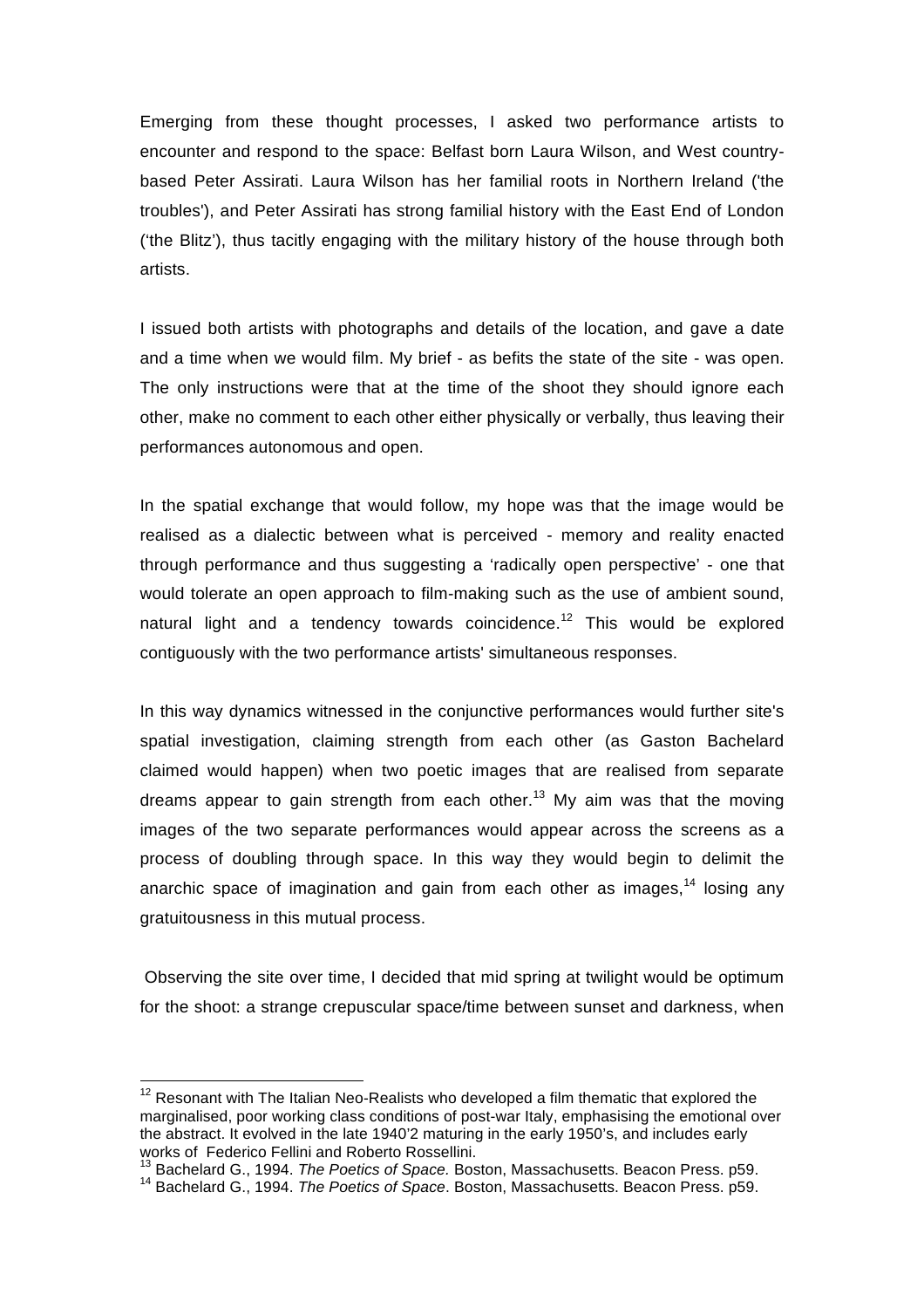the failing light would illuminate the buildings just sufficiently to encounter them as a domestic space.

I placed four cameras across six acres: north, south, east and west, carefully framing the house. The strategic positioning of the cameras would be crucial to the future edit, which would cut across all four frames simultaneously. The light across the site was uneven because of the topological variations. The camera distances to the house - cast as central protagonist of the work - were varied, and once in position, 'locked off'.<sup>15</sup>

The decision to film with a fixed point of view stemmed from understanding the filmmaker's dilemma of unification. Locking off allowed me as an artist to make a strategic choice. Experience told me that four streams of images would be more easily assembled by laying down a few fixed markers in the heart of the process; in other words to begin to delimit the open, fluid and unstable terrain from within.

The hour came and the artists took up their mutually agreed positions. The position of the cameras dictated that Peter could be seen entering over the lip of the back hill in the front camera, and Laura could be seen entering from the right on the back camera.

The artists approached the performance in two distinct ways.

Peter Assirati spoke directly to the back camera, using the space as a stage, moving from time to time across the site drawing again the posterior dormant pathways.

Peter assumed a reflective role. The recollections may have been real or fictive. He could have been himself or playing the role of someone else in history. He arrives, assumes his role, returning again and again to centre stage to tell us (the viewer) another part of his fractured story. The narrative details don't matter. They merely act to isolate the house as a space of event, a repository of possible histories. His anecdotes have happened to all of us, and that is his real point. It is all and nothing. House and homeland are simultaneously all and nothing.

 $15$  To lock off a camera in effect fixes the framing of the image, thus the movement happens within a fixed frame. Artist Susan Trangmar often succinctly refers to this procedure as a durational still.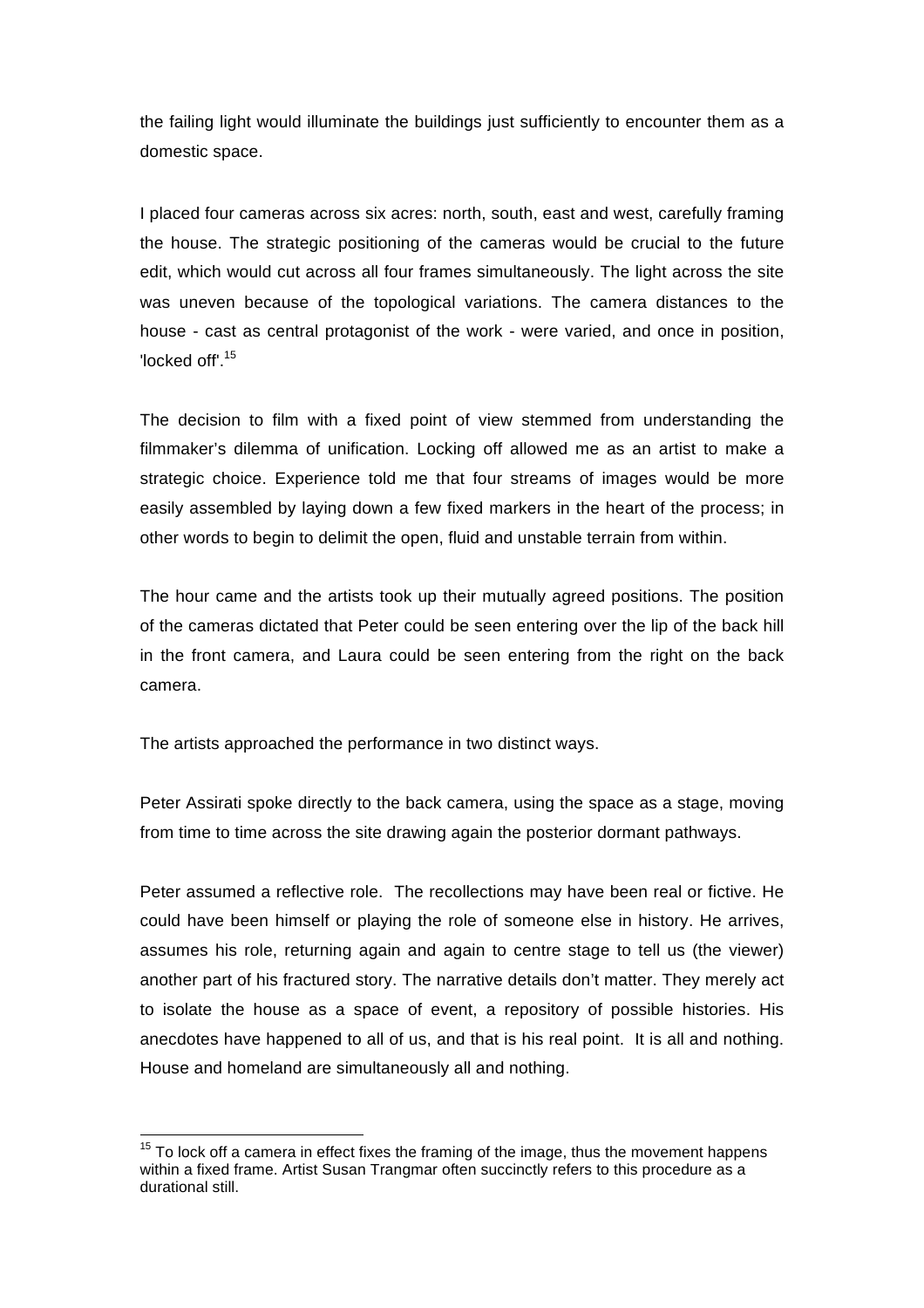

Split screen edit still. 2008. Michele Whiting**.**

Laura Wilson moves across the frame of the front camera and, carrying a rucksack, walks up the front path towards the house as though a homecoming. Inspecting the windows, she chooses one, unpacks her rucksack, spilling multi-coloured balls onto the grassy knoll at the side of the house. She repetitively throws the balls, aiming to navigate them through the aperture.

The scrutinising 'eye' of the fixed point of view lens indicates space outside of the frame, space that the performers activate as they cross its threshold moments before they enter into another frame. Thus the site continues to be mapped across the spatial divide as well as within the single image by the bodies inscribing it.<sup>16</sup>

 $16$  In reference to the single image, this technique was poetically pursued by experimental film maker, Margaret Tait in her 1952 film, *Portrait of Ga*.4.30 mins, colour.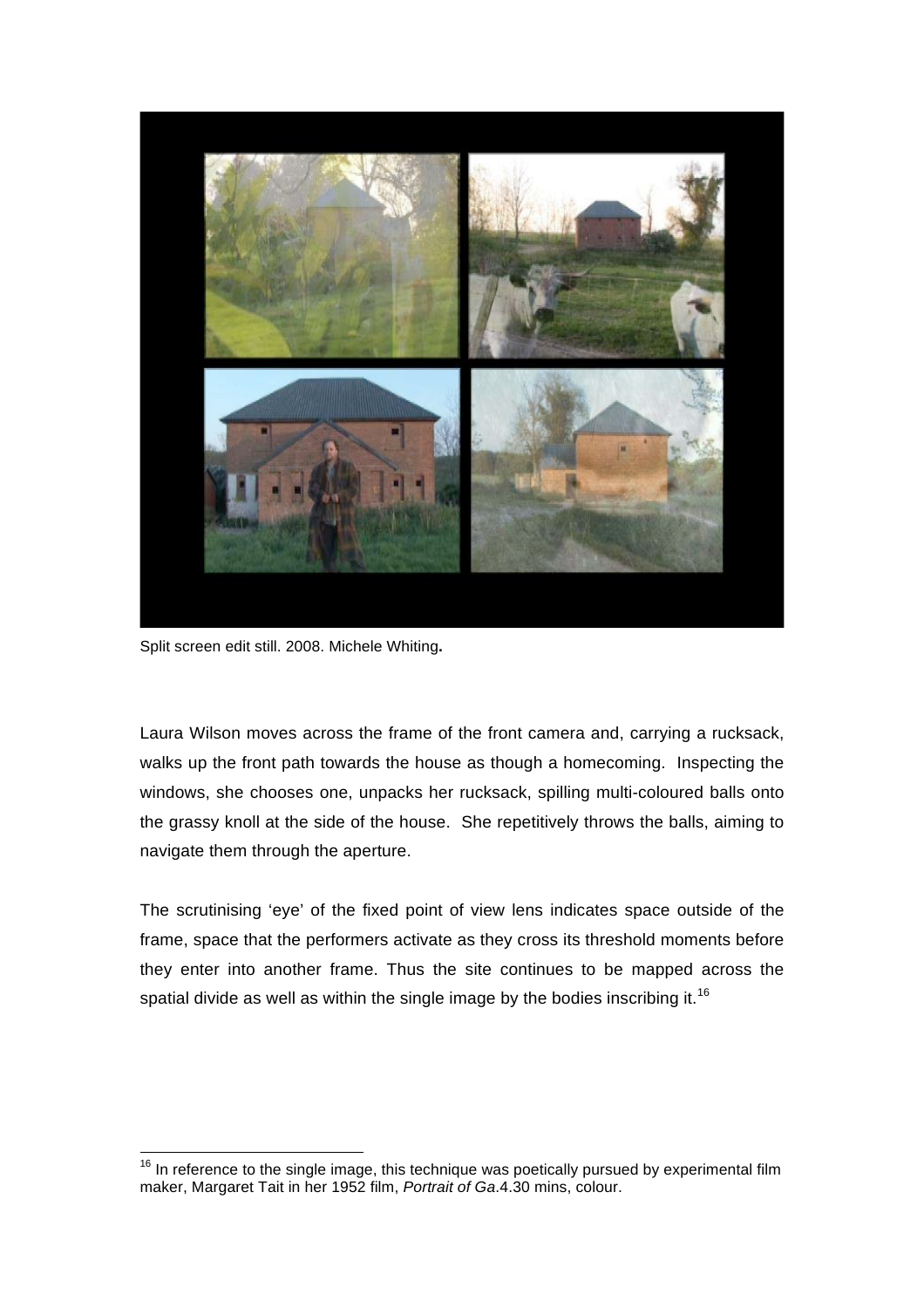

Split screen edit still. 2008. Michele Whiting.

Because of the use of the durational fixed point of view camera work, the repetitive movement of the performance becomes a point of focus. Laura became enigmatic, moving rhythmically, producing repetitive actions across the space of the site. In this twilight zone, the house and its paths are labored and re-defined. They have become domestic once-again, re-ordered through performance, enabling the reemergence of a domestic reading of the building. Reclamation has begun and the restless flux of the site begins to settle into the twilight.

In filming in the hollow, the lack of light dictated the end of the performance, and filming was cut. Although this was a definitive point in the production of the work, it also proved to be a point of reflexive clarity. Video's materiality provides an opportunity for reflexivity, defined by an ability to stretch, compress, and reverse image fields; processes that Yvonne Spielmann notes are akin to language, to literature, to poetry. Video's pliability and complexity produces a language characterised by its formal property as being 'wheels within wheels within wheels'. Its infinite variations define its nature, producing reflexive actions to mediate its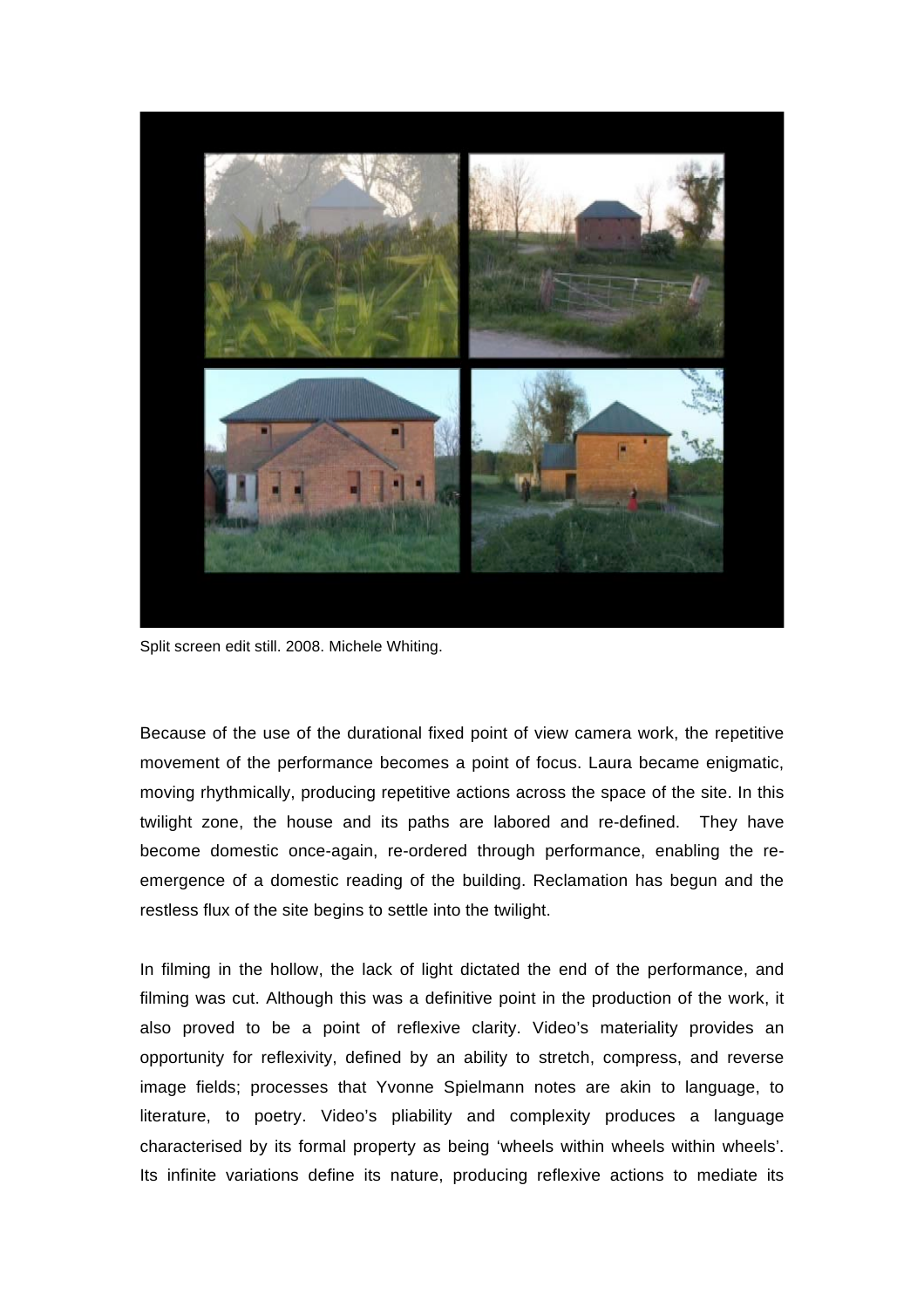composure. I used the documented performances as found footage, evoking a sense of discovery through its compositional as well as its pliable conceptual use.<sup>17</sup>

I play all the footage forward, and I recognize-that the moving-image with its four congruent segments is incomplete. I am implicated but I am missing. I have negated myself from the process of being fully immersed in trying to grasp *The Aleph*. I return to the site with one camera, 'venturing forth into the unfamiliar, experimenting with the uncertain and at all times - so pertinent to this site - the elusive'.<sup>18</sup>

### **Remaining in the hollow…**

Responding to the 'openness' of the site has released something else. Reflexivity has prompted me to look again at the site, to see it afresh. I film, concentrating on the debris of the site. I return yet again. I have been watching and waiting. The maize is high in the front field, and I use my camera as an extension of my body, brushing through, feeling the sinewy rough quality of the plants against the camera. Through the introduction of camera movement, I (re)instate myself as a quiet subtext to the moving-image.

Back in the edit suite, I overlay the new images across the footage of the camera that was situated at the edge of the woods. This creates a contrast between the proximate images of the corn and the proximate space of the site, becoming causal to the whole edit. Images retreat and venture forth but the journey through the maize continues.

The internal rhythms of the four image planes are such that they are never allowed to settle. Video's syntactical principles can be understood in this instance as a sequential overlaying of one set of sign systems over another, image and audio merged together to originate divergent internal rhythms - however dissonant they may be.

The concept of a 'Thirdspace' removed any necessity to construct a narrative, which could and would define the site through language alone. I accepted that this work would become an experimental, discursive engagement.

 17 Spielmann Y, 2008. *Video The Reflexive Medium*. Cambridge Massachusetts, London, England. MIT Press p191

<sup>18</sup> Tuan Yi-Fu, 1977*, Space and Place* .Minneapolis and London. University of Minnesota Press.p9.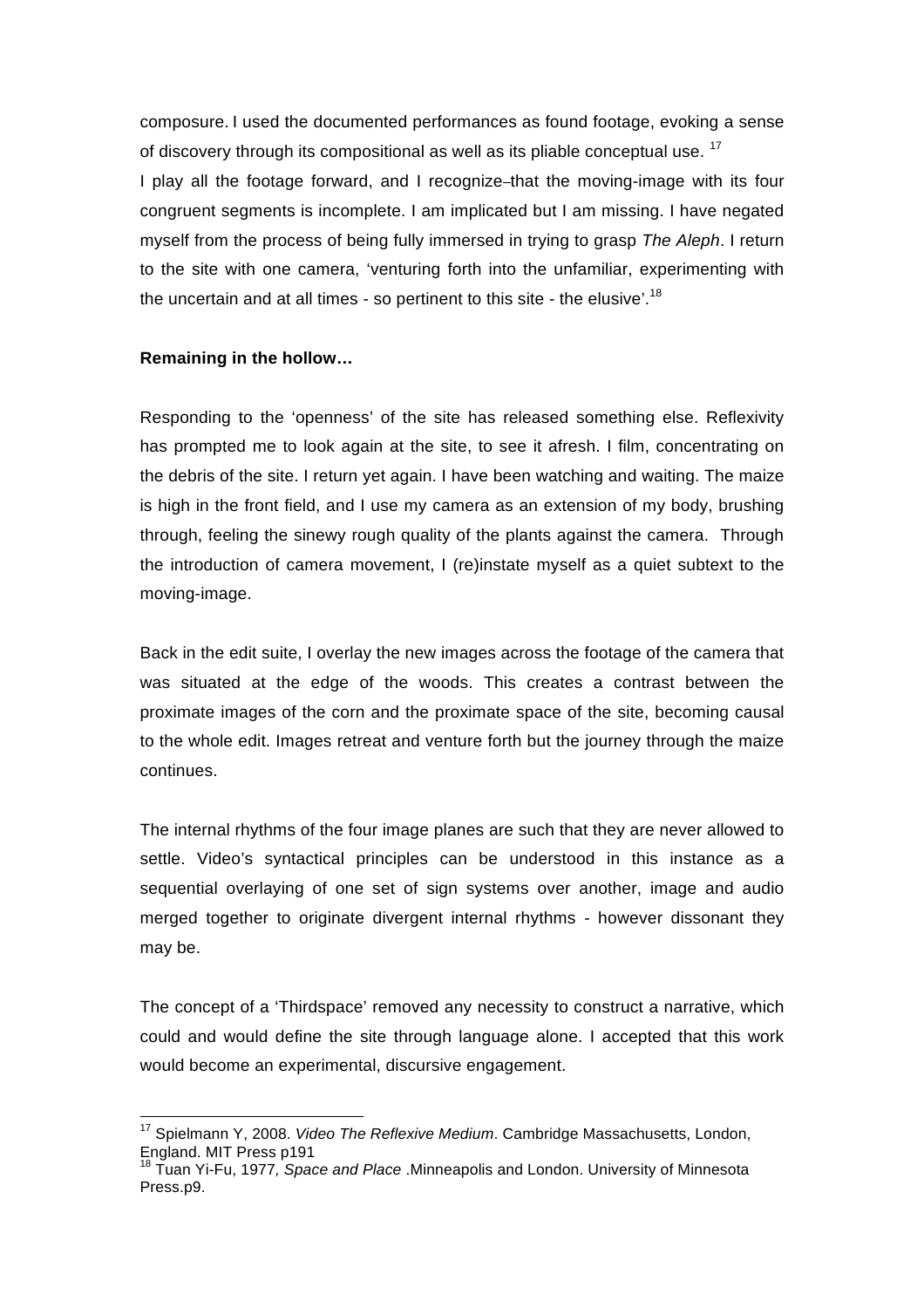### Can *The Aleph* be contained in the cellar as Borges suggests?

The process of installing the film as an artwork in the context of a gallery space frames the edit choices. Now, with six streams of film, a simultaneous edit begins across four screens. At this point I began to re-admit the viewer back into this collaborative process, imagining the work as completed experientially by the viewer. Returning to Borges' story, I saw (in the same way as his narrator saw) 'millions of acts… none of them occupying the same point in space, and without overlapping or transparency. What beheld my eye was simultaneous<sup>19</sup> and what I edited then, though simultaneous, was also successive, because the materiality of video is successive as language is successive. Therefore, the selection of sequencing images became lesser in this successive situation (whereas sequence was paramount within shadow theatres and lantern shows, early practices that paved the way for film makers/editors).<sup>20</sup> In this particular situation, time was prioritised over the sequential edit, and simultaneity became internal to the structure of the movingimage.

The importance of understanding editing as a language equates with this explanation of process as never being fixed. Intention can be radically different from an outcome unless practiced. The meaning of words produces intentionality to the reader, as an editing point determines the reception of the work to the viewer. The editor controls the pace, timing and impact of the visual. The moving-image lies within the editors grasp, like the pen in the writer's hand. Communication is culture, and editing viewed as an utterance - may be considered in this same way.

In the edit of this production story, the image compositions of the four screens are produced by insertions of image overlaying image, audio overlaying audio. They are treated as found images. They are cut, copied and re-inserted. The audio is replicated, overlaid, distorted and enhanced. Narrative is fractured and incomplete, and successive images are slowed down, speeded up and mirrored. Through this process the site as subject becomes de-centered. The space internal to the image planes presents itself as hovering between imagined and actual, between fictive and authentic. The moving-image now exists as four image frames ready to be installed.

 19 Borges J. L. Trans Hurley A. 2000. *The Aleph and Other Short Stories.*

London.Penguin Books Ltd. 20 Thurlow C. 2005. *Making Short Films*. Oxford. New York. Berg Publications.p55.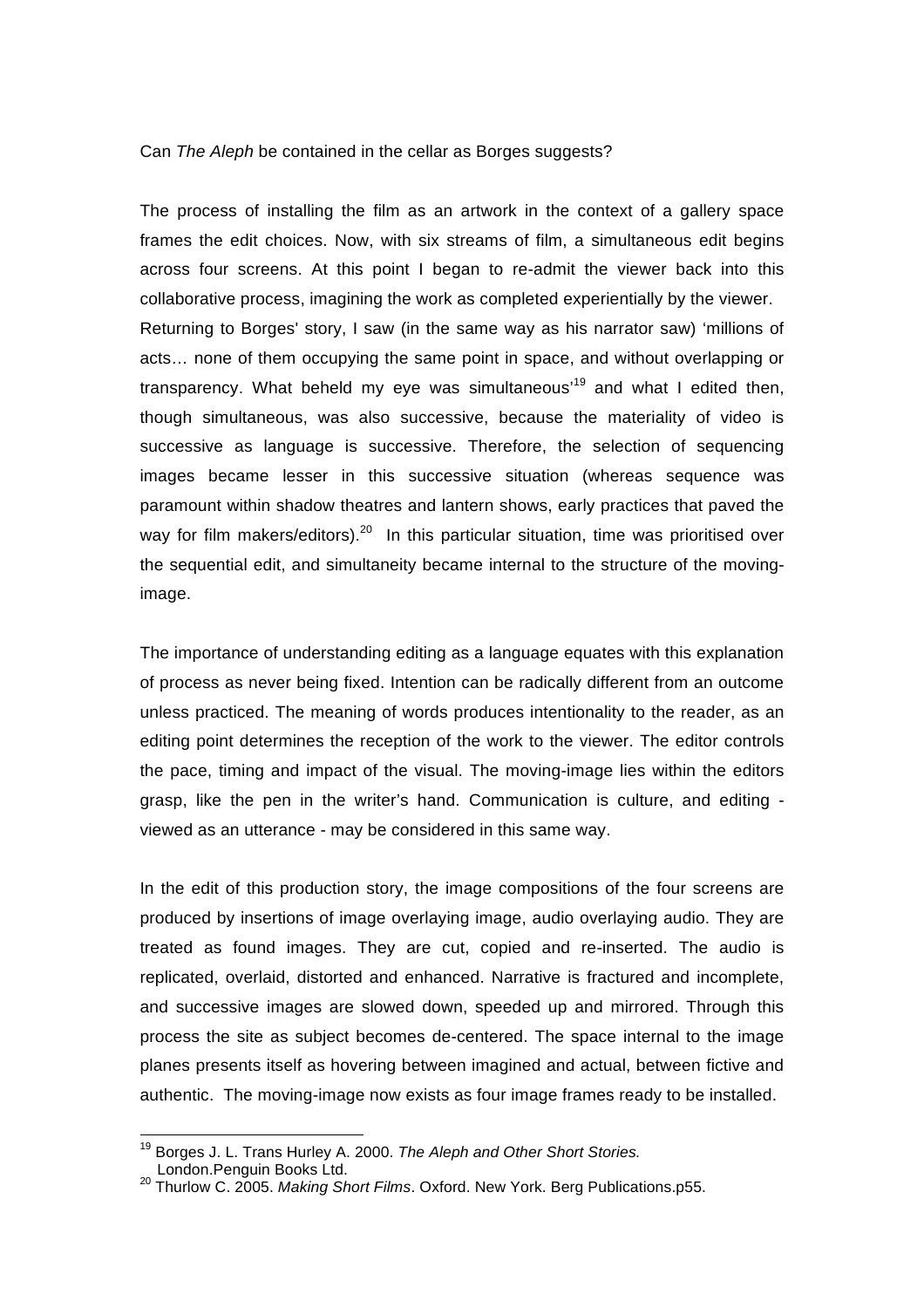### **Negotiating Hollow space…**

To conclude this story of art production, I return once more to the studio/gallery, and the iridescent image-object that shimmers in the dark mid-space of the room. The viewer to the installation must move metaphorically around the exploded elevations of the house and site in order to fully view the work. 'Other' space is invigorated through their ambulation. Bodily movement edits both space and image, through which delimitation is not just witnessed but felt.

Only by dwelling in the house – imaginatively - can the viewer discern and experience a shift in temporal reality. They become witness, experiencing replicated and shared geographies between performers, site and the new habitation of the installation.

Francis Ford Coppola said that a film is made three times over. The first is "the construction" (writing), the second "the filming", and third "the edit". In this exploratory text it is crucial to understand that the process of this moving-image was less delineated than the model set out by Copolla. However, if we borrow his descriptive model, we can say that the moving-image installation is made five times over: the first being the construction that seeps into the second stage of the filming process, the third the edit, the fourth the installation of the artwork, and the fifth time is in the mind and imagination of the viewer. $21$ 

The notion of 'openness' pertaining to this specific geographic site and my interpretation of it, stemmed from the implosive nature of the site witnessed in conjunction with reading Borges' description of beholding *The Aleph*, which he describes as measuring little more than an inch, and holding everything, all space, all time, the unimaginable universe, contained, but not limited in an iridescent sphere. Drawing comparisons with the sight that beheld Borges' eyes - the iridescent cube of the moving-image installation that hovers in the dark mid-space of the studio similarly holds space and time. It contains but cannot limit, it shifts, mutates and changes for each and every viewer in each and every new space and showing, but it also remains the same.

In this way, and for a time, the studio became the cellar in which the moving-image

 21 Thurlow C. 2005. *Making Short Films.* Oxford.New York. Berg Publications.p55.